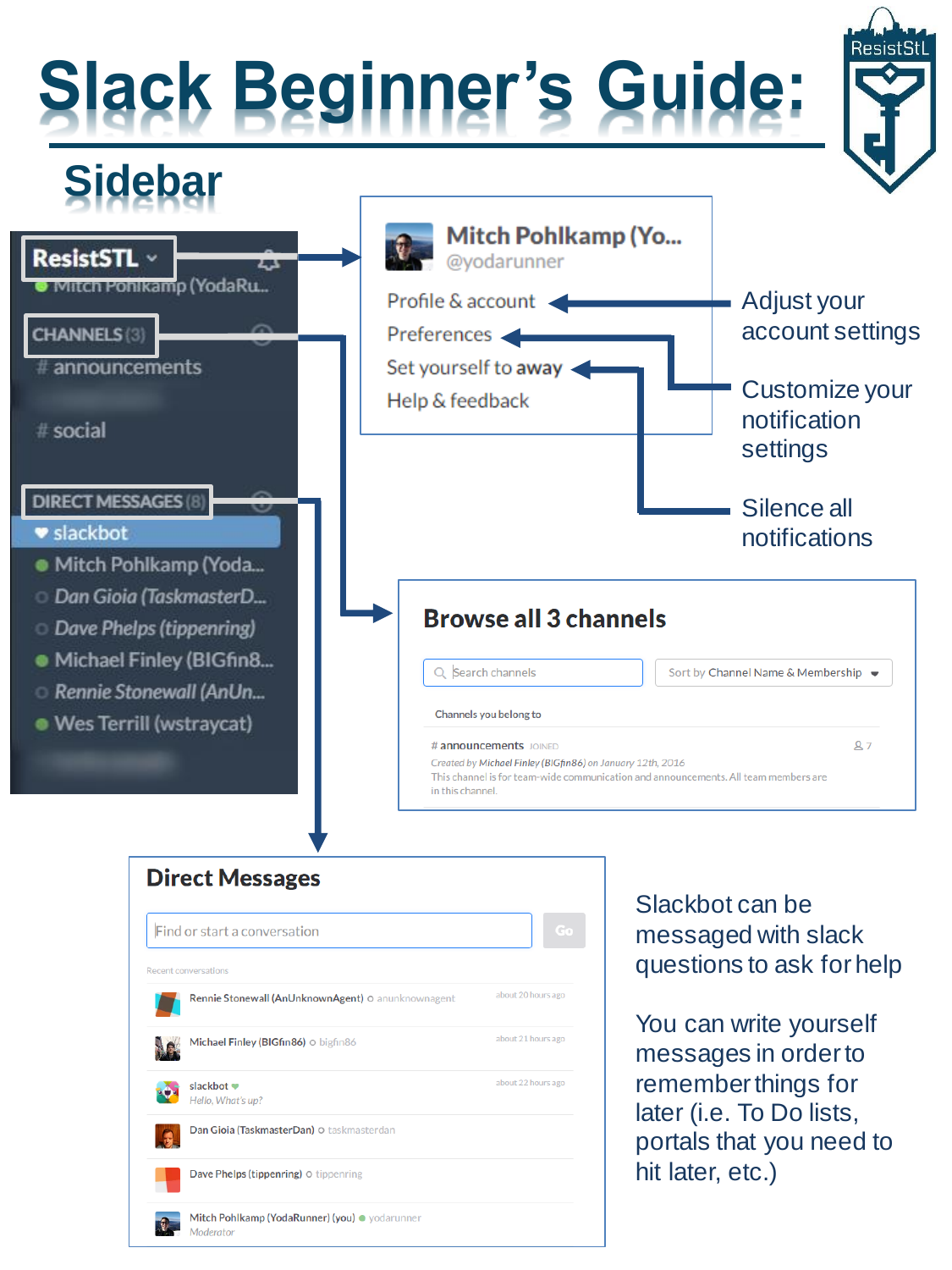

for reminders. Your time zone is currently set to: (UTC-06:00) Central Time (US and Canada).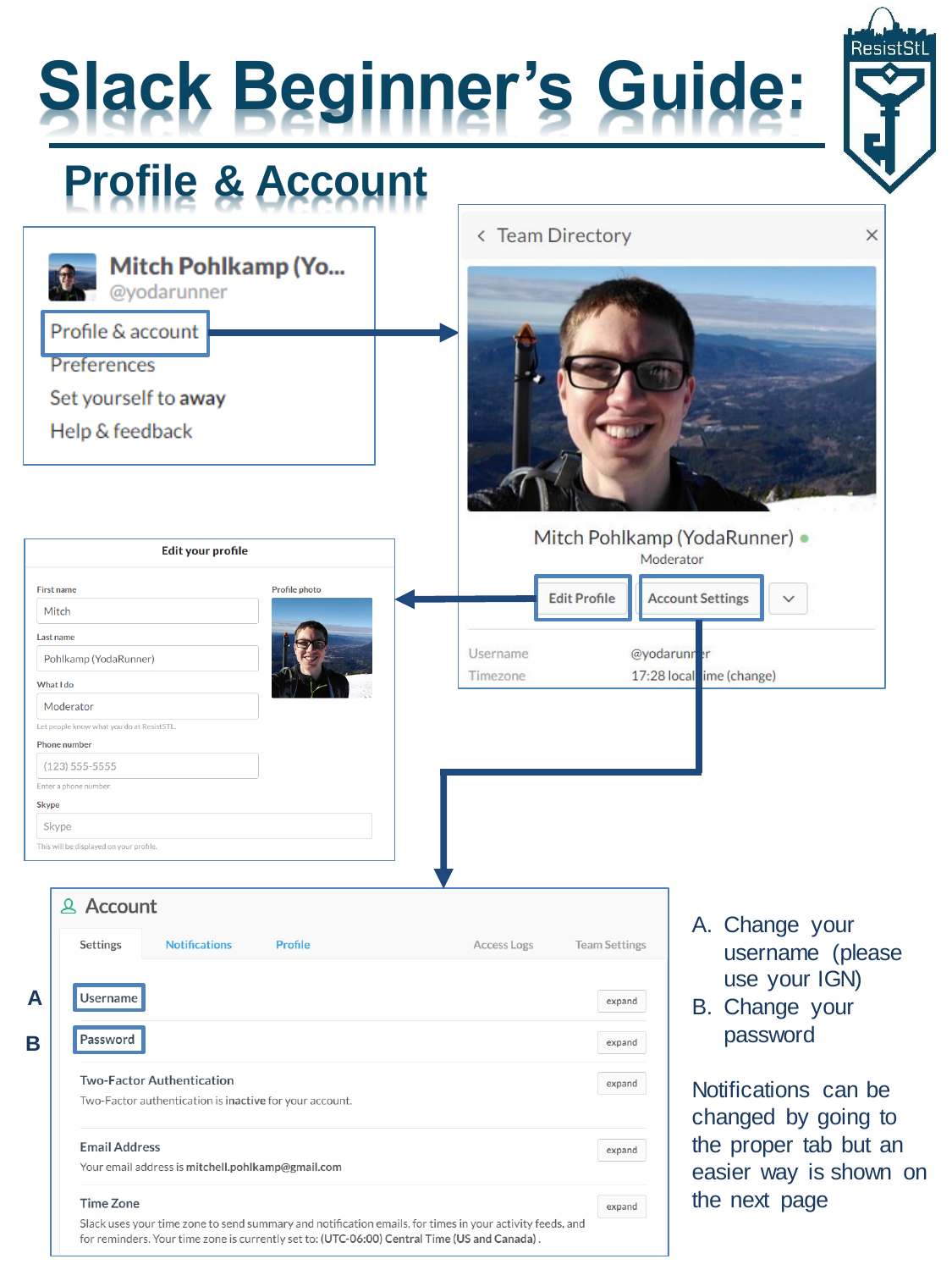## **Slack Beginner's Guide:**



#### **Preferences**



Mark a channel as read by hitting the Esc key